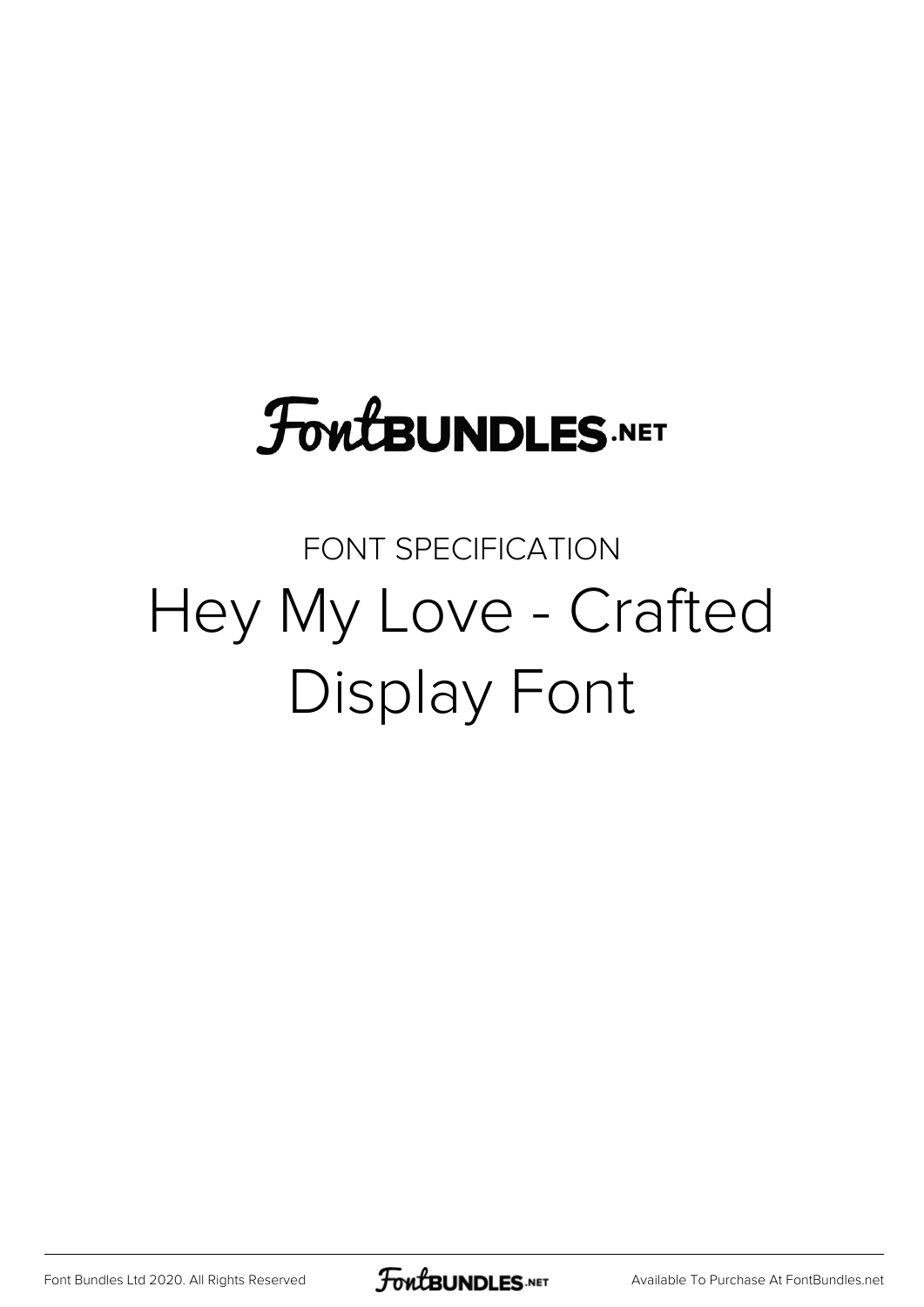#### Hey! My Love - Regular

**Uppercase Characters** 

#### ABCDEFGHIJKLMNOPO RSTUVWXYZ

Lowercase Characters

## abcdefghijkimnopqrs tuvw×yz

**Numbers** 

#### 0123456789

**Punctuation and Symbols** 

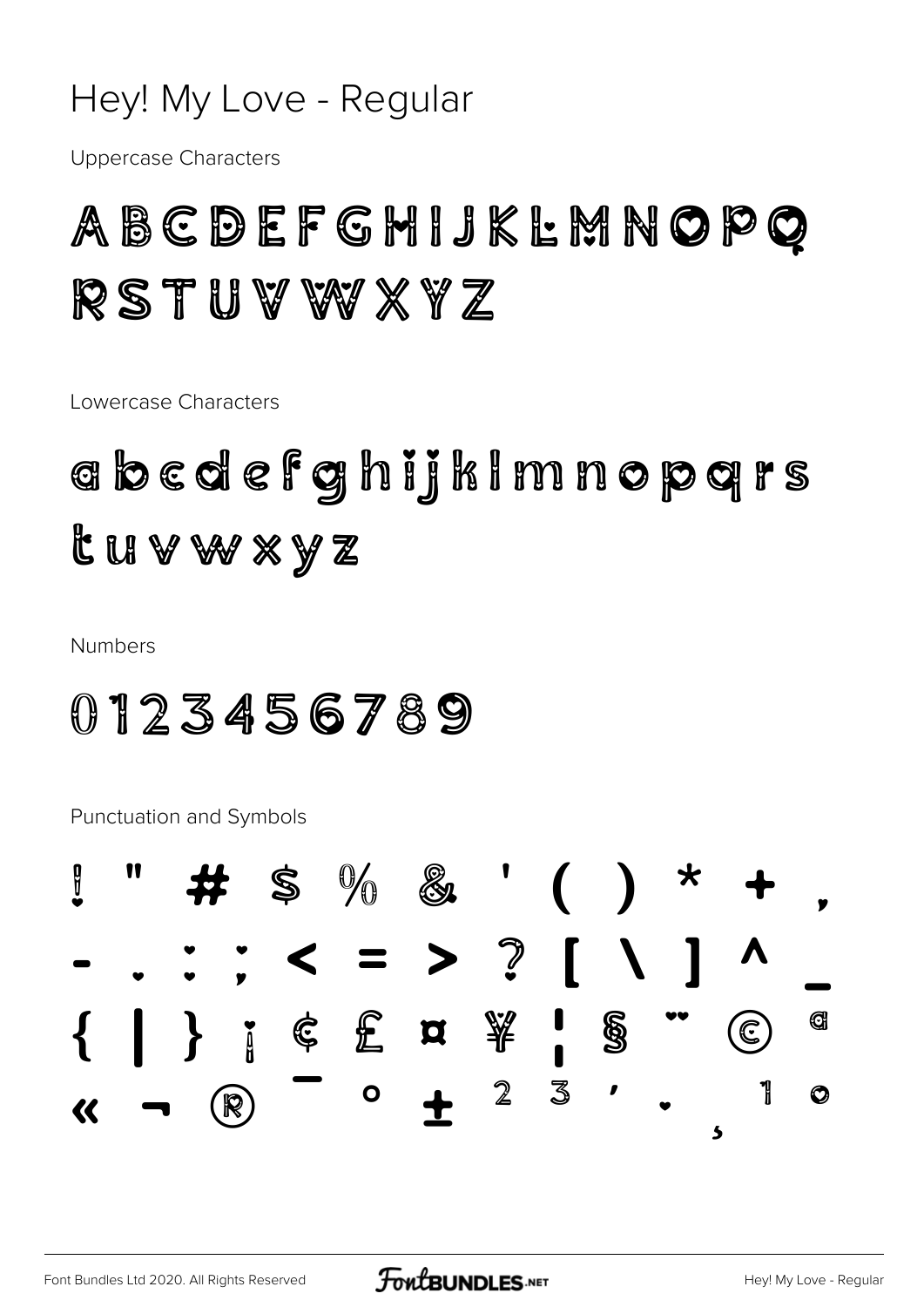All Other Glyphs